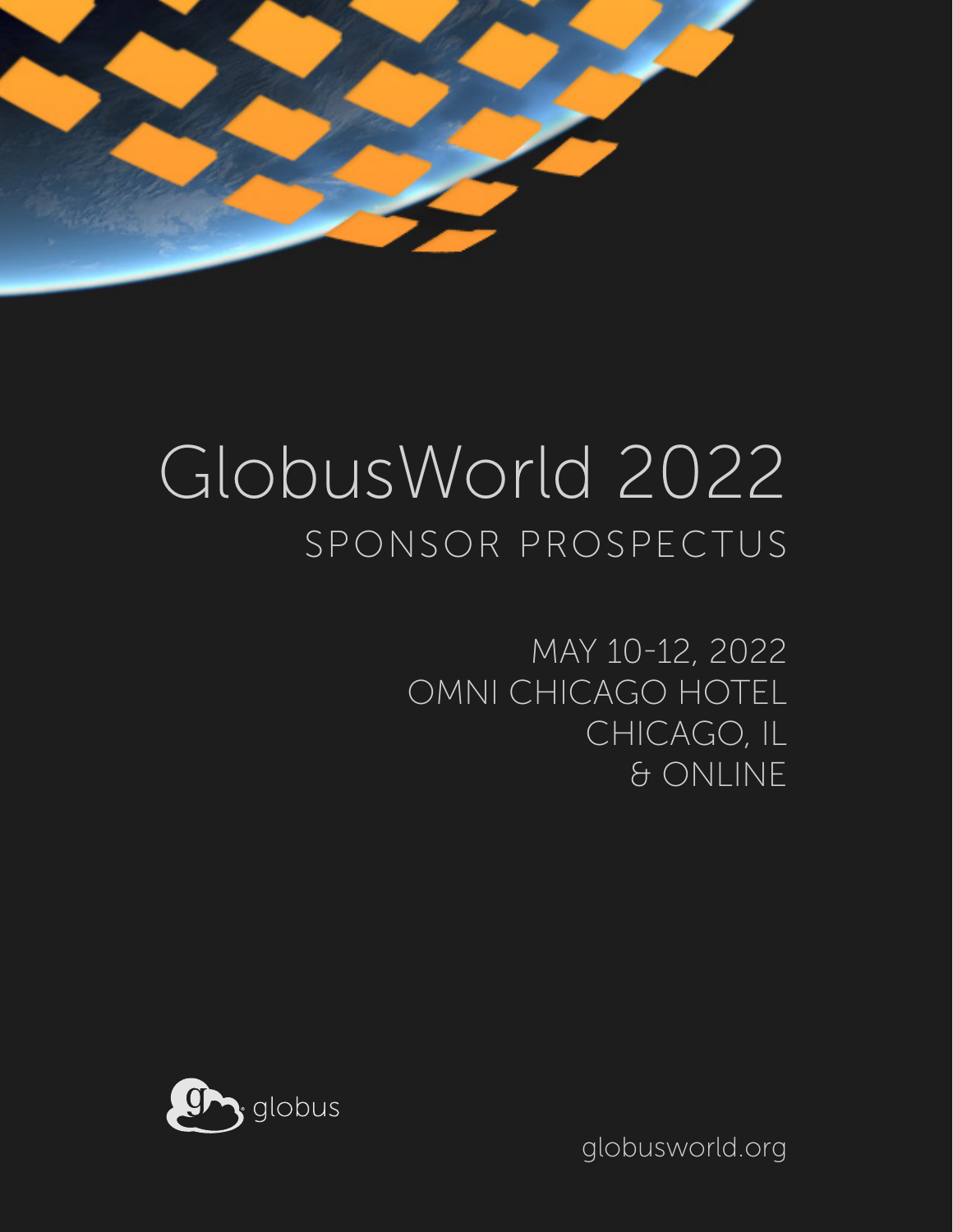## Why Sponsor GlobusWorld?

Now in its 11<sup>th</sup> year, the GlobusWorld conference brings together a unique mix of research computing managers, HPC systems administrators, scientists and developers to discuss experiences and best practices for Globus, the leading system for managing the research data lifecycle. The conference attracts over 100 attendees from universities, labs, supercomputing centers and companies, giving sponsors a valuable opportunity to engage with a highly targeted audience in an intimate setting.

The GlobusWorld agenda includes tutorials, presentations, demos and panels designed to deliver practical advice on how to manage research data at scale—as well as open time for informal discussions and Q&A. Attendees come to GlobusWorld for the chance to connect with, and learn from, their research computing colleagues who are building and using cutting-edge data management solutions, and to get details on roadmaps and new capabilities from Globus and our partners.

#### Past Sponsors GlobusWorld by the Numbers>100 attendees **Quantum. FUJIFILM** 40% research computing/HPC INTERNET® **intel** managers 40% storage system **Nicrosoft** managers & system administrators RODS. 15% developers & *r*asabi researchers hot cloud storage ClöudyCluster 5% students **SPECTR**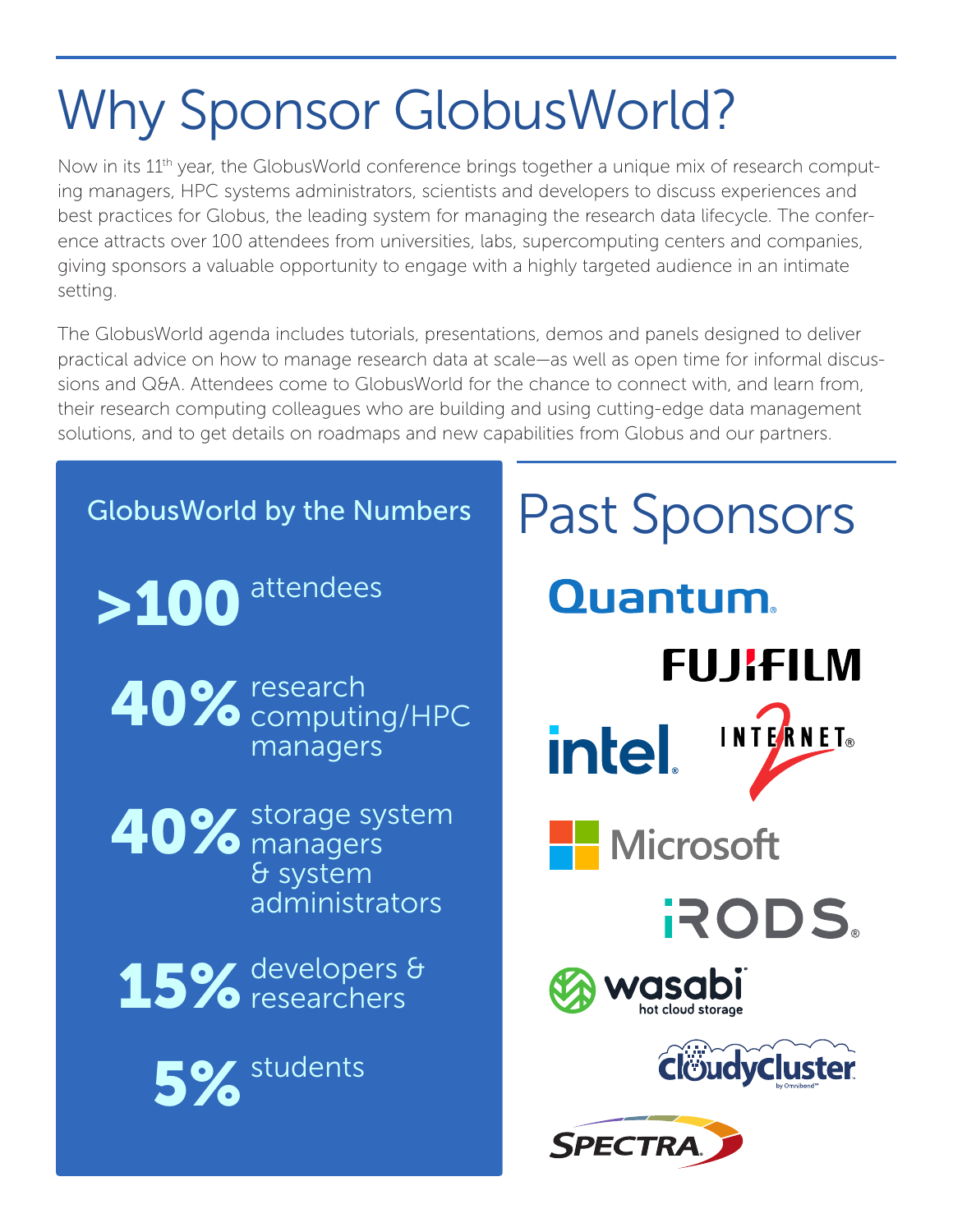### Venue

GlobusWorld 2022 will take place at the Omni Chicago Hotel, a boutique hotel located in the heart of downtown Chicago (676 N Michigan Ave, Chicago, IL 60611). As with past GlobusWorld conferences, all sessions are held in a single ballroom and sponsor tables will be located inside the ballroom or in the foyer just outside this ballroom where breaks will be held, providing sponsors with the ideal opportunity to engage with attendees throughout the day.

### Sponsorship Levels & Benefits

#### Platinum Sponsors

Your company will receive official recognition as Platinum sponsor with the following benefits:

- 5-minute speaking slot on Day 1 of the conference
- Custom slide screening by Globus during keynote session (1-2 slides)
- 6' tabletop exhibit in preferred location (power & network connection provided)
- Breakfast or lunch sponsorship
- Dedicated sponsor section in web and mobile apps and the ability to include one video and 2 pieces of collateral
- Logo recognition on registration site, in promotional outreach, as well as in web and mobile apps
- Content will be made available on web for 90-days post conference
- Opportunity to view and network with attendees through web and mobile apps
- Three complimentary registrations
- Opt-in post meeting attendance list

Cost: \$7,000 *(two available)*

#### Gold Sponsors

Your company will receive official recognition as Gold sponsor with the following benefits:

- Custom slide screening by Globus during keynote session
- 6' tabletop exhibit in preferred location (power & network connection provided)
- Dedicated sponsor section in web and mobile apps and the ability to include one video and 2 pieces of collateral
- Logo recognition on registration site, in promotional outreach, as well as in web and mobile apps
- Content will be made available on web for 90-days post conference
- Opportunity to view and network with attendees through web and mobile apps
- Two complimentary registrations
- Opt-in post meeting attendance list
- Optional: breakfast or lunch sponsorship for additional \$1,000

Cost: \$3,500 *(four available)*

#### Additional Sponsorship Options (for Gold & Silver Sponsors only)

#### Reception Sponsor

- Custom signage with your brand prominently featured throughout the reception
- Acknowledgement during reception, with introduction of your staff by Globus
- Table to give away promo materials
- One complimentary registration

#### Meal Sponsor

- Custom signage with your brand prominently featured during a breakfast or lunch
- Table to give away promo materials

#### Cost: \$1,000 *(four available)*

Cost: \$2,000 *(one available)*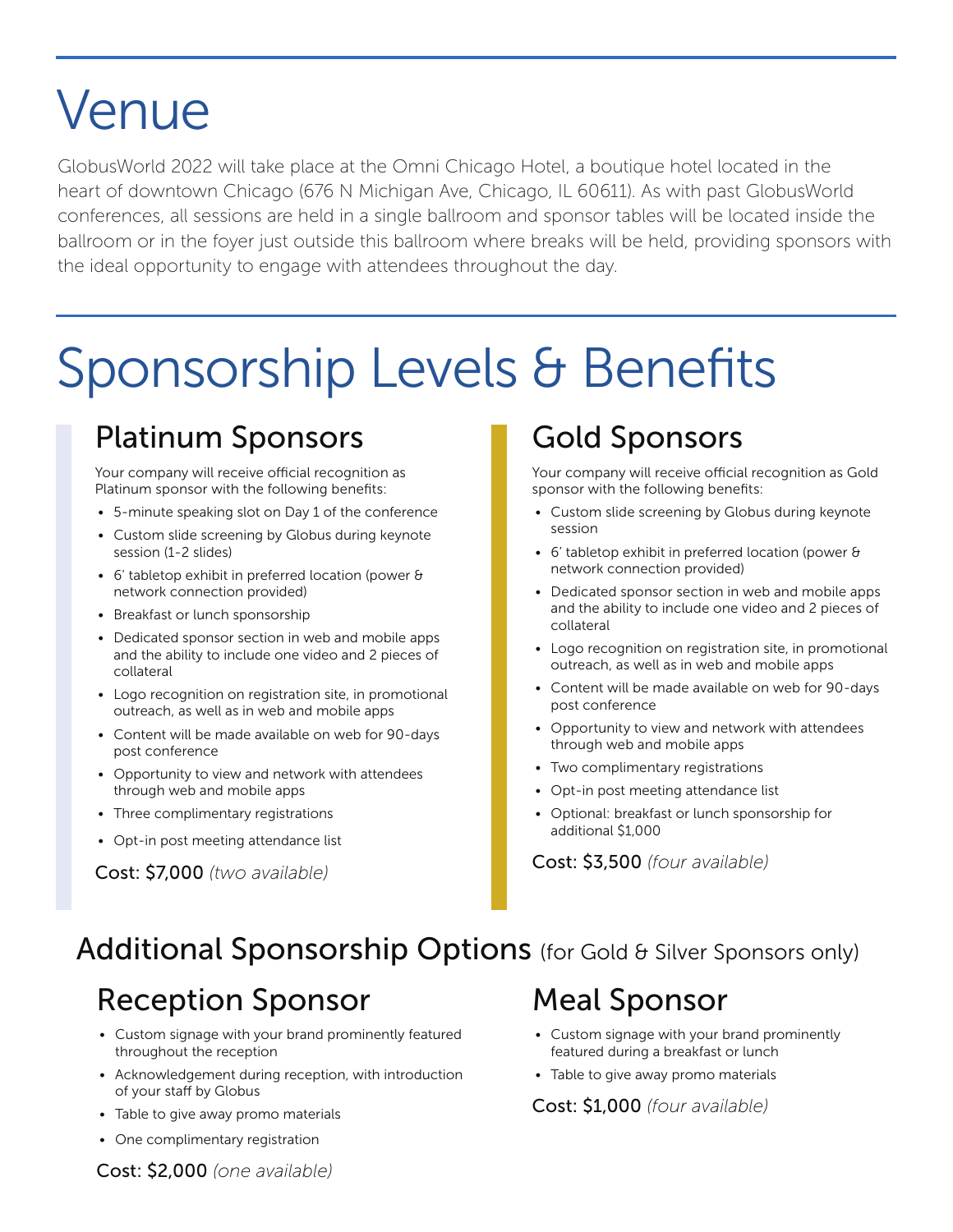### Silver Sponsor

Your company will receive official recognition as Silver sponsor with the following benefits:

- Logo on Globus slide in opening keynote address
- Cocktail table display for days 1 and 2 of the conference
- Logo recognition on registration site, in promotional outreach, as well as in web and mobile apps
- Opportunity to view and network with attendees through web and mobile apps
- One complimentary registration
- Opt-in post meeting attendance list
- Optional: breakfast or lunch sponsorship for additional \$1,000

Cost: \$1,750 *(three available)*

### Bronze Sponsor

Your company will receive official recognition as Bronze sponsor with the following benefits:

- Logo recognition on registration site, in promotional outreach, as well as in web and mobile apps
- Logo on Globus slide in opening keynote address

Cost: \$1,000

### Exhibit Setup and Staffing Information

You may set up your exhibit on Monday, May 9<sup>th</sup> after 5PM, or on Tuesday, May 10<sup>th</sup> before 8AM. Breakdown: You may take down your exhibit anytime after 3PM on Wednesday, May 11<sup>th</sup>. Exhibits include a draped 6ft or cocktail table (depending on your sponsorship level), WiFi network access, two chairs and a standard 120V power strip. Higher electrical requirements, if available, may be subject to an additional charge by the hotel.

To plan for staffing your exhibit: Attendees will have time to visit your exhibit during breakfast, lunch, and the two refreshment breaks during Days 1 and 2 of the conference. The opening reception on Tuesday will take place in a different room, so your staff should plan to attend that reception rather than stay at your exhibit table. For detailed timing, the complete conference program can be found here: globusworld.org/program.

# Registration

All sponsors must register for GlobusWorld. Please register at globusworld.org/register. In the "Special Requirements" field at the end of the online registration form, please type in **SPONSOR**. You do not need to fill out the payment page that follows registration. Sponsorships include the following number of complimentary registrations: Platinum – three, Gold – two, Silver – one, and Reception – one.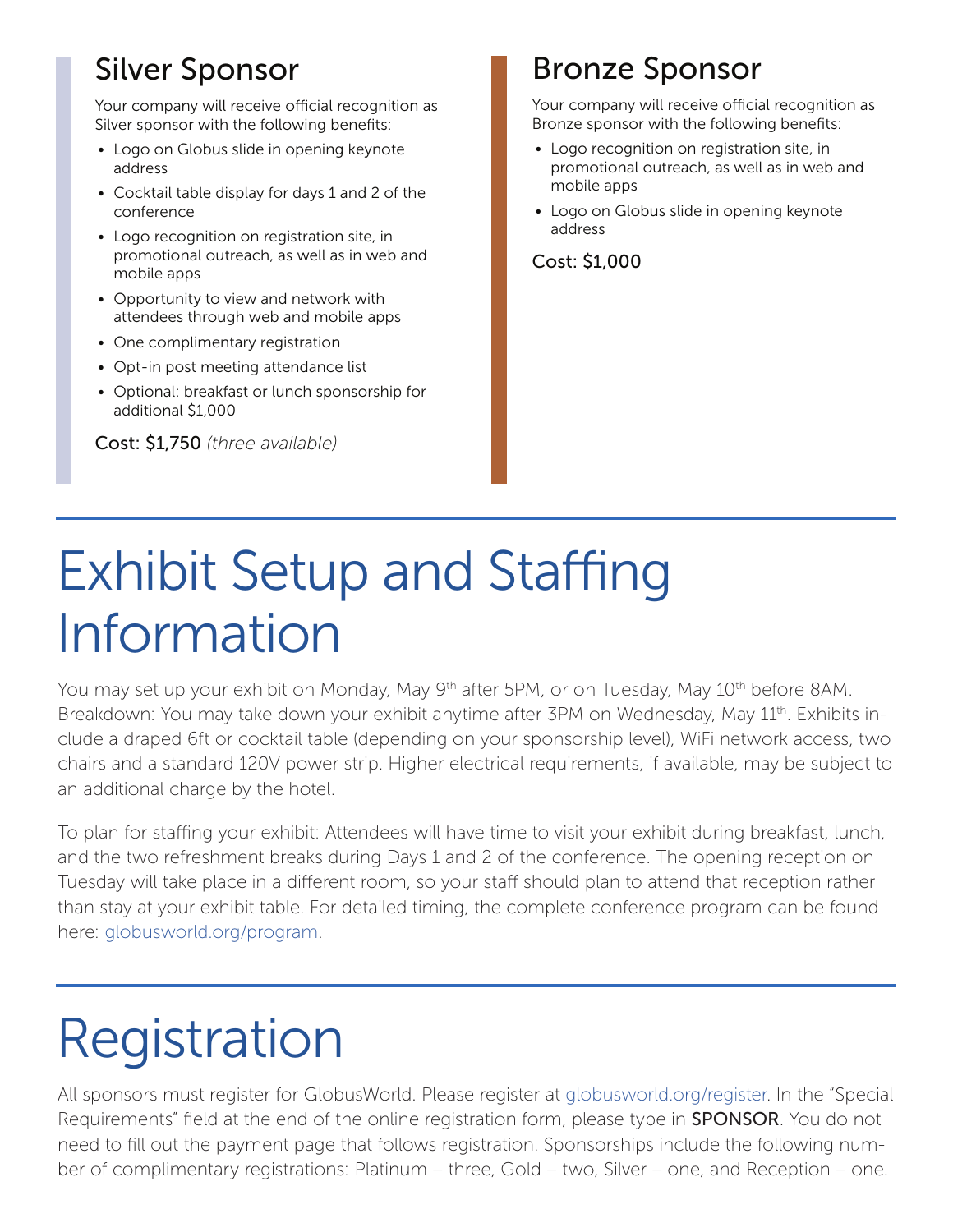### Sponsor Content

Please provide us with your logo and other content listed below as soon as possible to give you maximum exposure in our marketing materials and communications. Following is a list of what we will need from you:

#### All Sponsors

• Logo – artwork must be in a scalable vector graphics format (e.g. *EPS*, *AI*, or *SVG*) and will be placed on a white background

> Please send all files to Susan Tussy at stussy@uchicago.edu

### Platinum & Gold Sponsors

(content for dedicated webpage on GlobusWorld.org)

- Company Description please supply a 100word description
- Video please supply a weblink to a video
- Collateral please supply a link to a video and two pieces of collateral in pdf format
- Webpage Link please supply a link to a page on your website
- Contact Info please supply a contact name and email address

# Shipping Information

All boxes should be shipped to the name of the person from your organization who will be receiving them at the hotel (i.e. the sponsor's name). Globus World 22 and the date your person will arrive at the hotel should also be listed on the shipping label.

Any shipping and handling fees will be the responsibility of the sponsor. (More shipping information will be provided.)

Example shipping label:

Omni Chicago Hotel 676 N. Michigan Ave. Chicago, IL 60611

Care of: *[guest's name]* Date of Arrival: May 9, 2022 Group Name: GlobusWorld22

### **Contact**

Any questions regarding sponsorship opportunities or any other aspects of the conference should be directed to:

> Susan Tussy *Communications and Outreach* stussy@uchicago.edu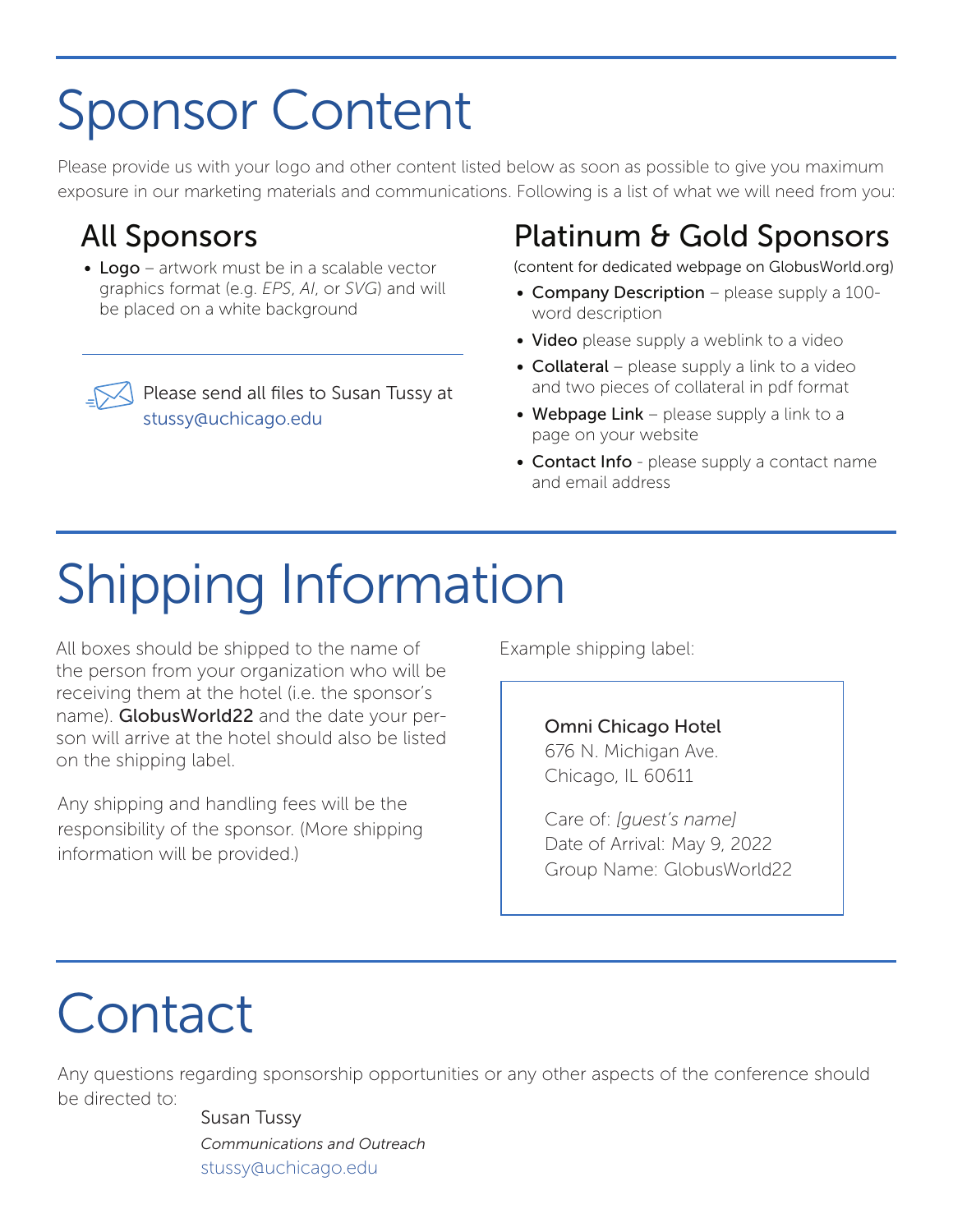### GlobusWorld 2022 Sponsor Agreement

By signing this agreement, the Company (hereinafter referred to as "Sponsor") is agreeing with the details of the selected sponsorship level as presented below, and understands the financial responsibilities of the sponsorship.

| Sponsorship Level (please check your sponsroship level):<br>Platinum Sponsor (\$7,000), providing the following benefits:<br>• 5-minute speaking slot on Day 1 of the conference<br>• Custom slide screening by Globus during keynote session (1-2 slides)<br>• 6' tabletop exhibit in preferred location (power & network connection provided)<br>• Breakfast or lunch sponsorship included<br>• Dedicated sponsor section in web and mobile apps and the ability to include one video and 2 pieces of<br>collateral<br>• Logo recognition on registration site, in promotional outreach, as well as in web and mobile apps<br>• Content will be made available on web for 90-days post conference<br>• Opportunity to view and network with attendees through web and mobile apps<br>• Three complimentary registrations<br>• Opt-in post meeting attendance list |  |
|---------------------------------------------------------------------------------------------------------------------------------------------------------------------------------------------------------------------------------------------------------------------------------------------------------------------------------------------------------------------------------------------------------------------------------------------------------------------------------------------------------------------------------------------------------------------------------------------------------------------------------------------------------------------------------------------------------------------------------------------------------------------------------------------------------------------------------------------------------------------|--|
| Gold Sponsor (\$3,500), providing the following benefits:<br>• Custom slide screening by Globus during keynote session<br>• 6' tabletop exhibit in preferred location for days 1 and 2 of the conference<br>• Dedicated sponsor section in web and mobile apps and the ability to include one video and 2 pieces of collater-<br>$a^{\dagger}$<br>• Logo recognition on registration site, in promotional outreach, as well as in web and mobile apps<br>• Content will be made available on web for 90-days post conference<br>• Opportunity to view and network with attendees through web and mobile apps                                                                                                                                                                                                                                                        |  |

- Two complimentary registrations
- Opt-in post meeting attendance list
- Optional: breakfast or lunch sponsorship for additional \$1,000

#### **Silver Sponsor (\$1,750)**, providing the following benefits:<br>• Logo slide during keynote session

- 
- Cocktail table display for days 1 and 2 of the conference
- Logo recognition on registration site, in promotional outreach, as well as in web and mobile apps
- Opportunity to view and network with attendees through web and mobile apps
- One complimentary registration
- Opt-in post meeting attendance list
- Optional: breakfast or lunch sponsorship for additional \$1,000